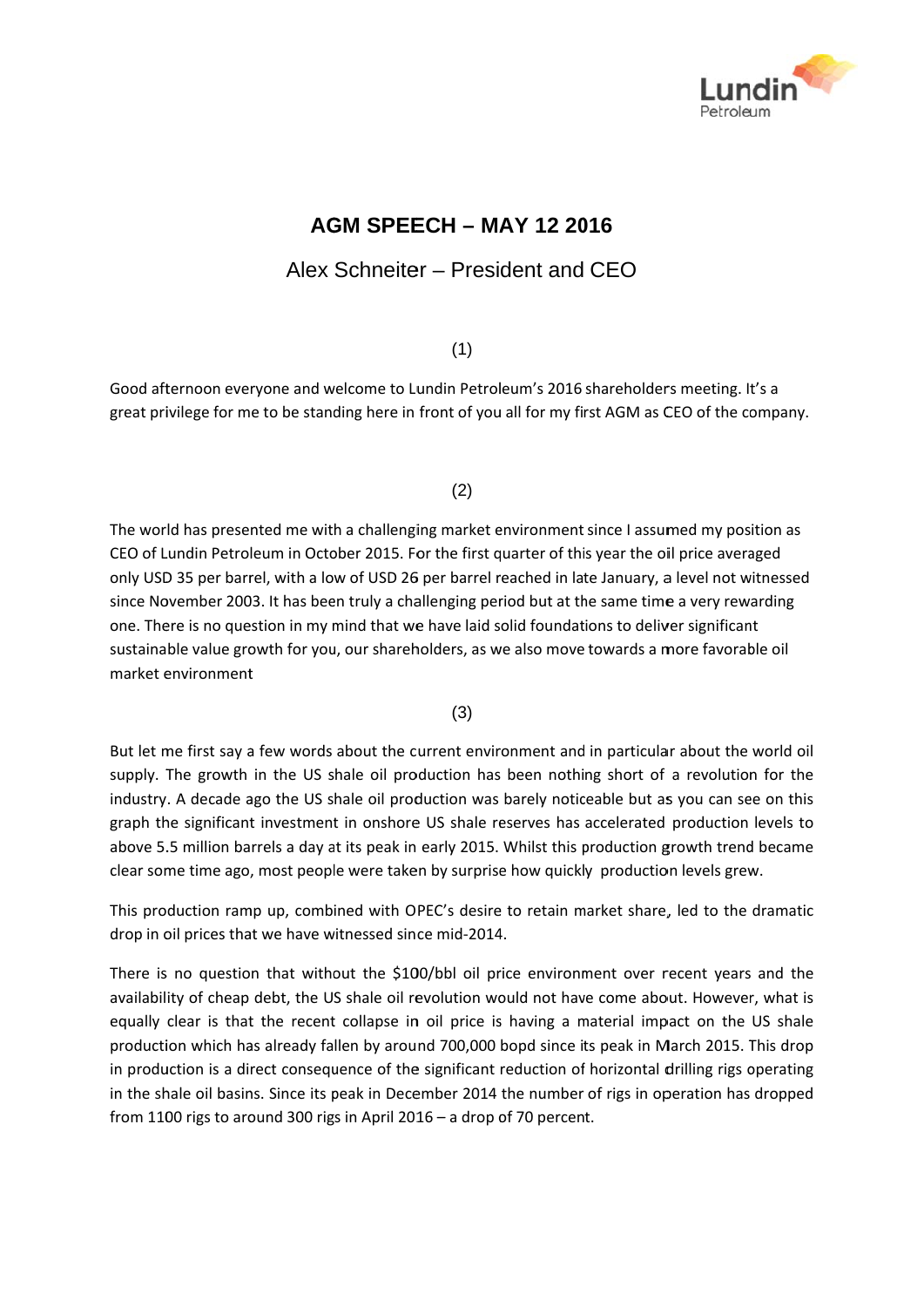With the rig count at historically low levels I believe the recent decline in onshore US shale oil production will continue for some time. I also believe that oil price have to significantly increase from current levels before the shale oil companies can justify increasing their drilling activities again.

Whilst all the talk has been centred on the onshore US shale oil industry it actually accounts for only around 5% of the world's production. Few talk about the industry which we are involved in, namely the offshore industry, which accounts for close to 30% of the world's production.

(4)

So let us turn to the offshore industry and look at how it may impact future oil supplies.

The world's supply and demand balance has been reshaped over the last two years. The oil price increased dramatically from \$65/bbl in 2006 to \$100/bbl in 2014 and this led the industry to take some very aggressive investment decisions in an attempt to capitalise from an ever increasing oil price. Annual capital budgets doubled over this period from \$325 bn to \$660 bn. In terms of offshore production you can see that despite a 75% investment increase from 2006 to 2014, offshore production actually declined. So the message is that more and more investment is required just keep the world's production flat.

Wood Mackenzie, an industry consultancy group, estimates that the recent oil price collapse has resulted in almost 70 offshore projects being cancelled or deferred indefinitely. This corresponds to around \$380 billion of capital investment cuts. Since around 30 percent of the world's oil production comes from offshore oil fields, these cuts are a major concern for the supply and demand balance in the years ahead. Cuts today are expected to reduce supply levels towards the end of the decade by 3 million barrels of oil per day. This equates to around 5 Johan Sverdrup sized projects.

To reverse this trend, one of two things needs to happen – either oil prices need to rise or costs needs to come down.

(5)

The world's demand for oil remains extremely robust as the world economy continues to grow. An ever increasing proportion of the world's population is demanding a life‐style which we in the developed economy have become so accustomed to. China has been the engine for demand growth over recent years and this year's GDP growth forecast for China remains above a very healthy 6 percent. As China gets increasingly urbanised items such as car usage is on the increase. In fact over a twelve year period from 2004 to 2015 the demand for cars increased from 5 million vehicles per year to 25 million vehicles in 2015 which corresponds to an annual increase of 15 percent - such increases obviously lead to an increase in the demand for oil.

According to BP's statistical review, oil consumption has grown every year for 30 years with the exception of 1993 and during the financial crisis in 2008/2009. This relentless increase is set to continue. Last year the demand for oil grew by 1.8 million bopd. This year's estimate suggests a growth of 1.16 million bopd and next year's forecast another 1.2 million bopd of growth. The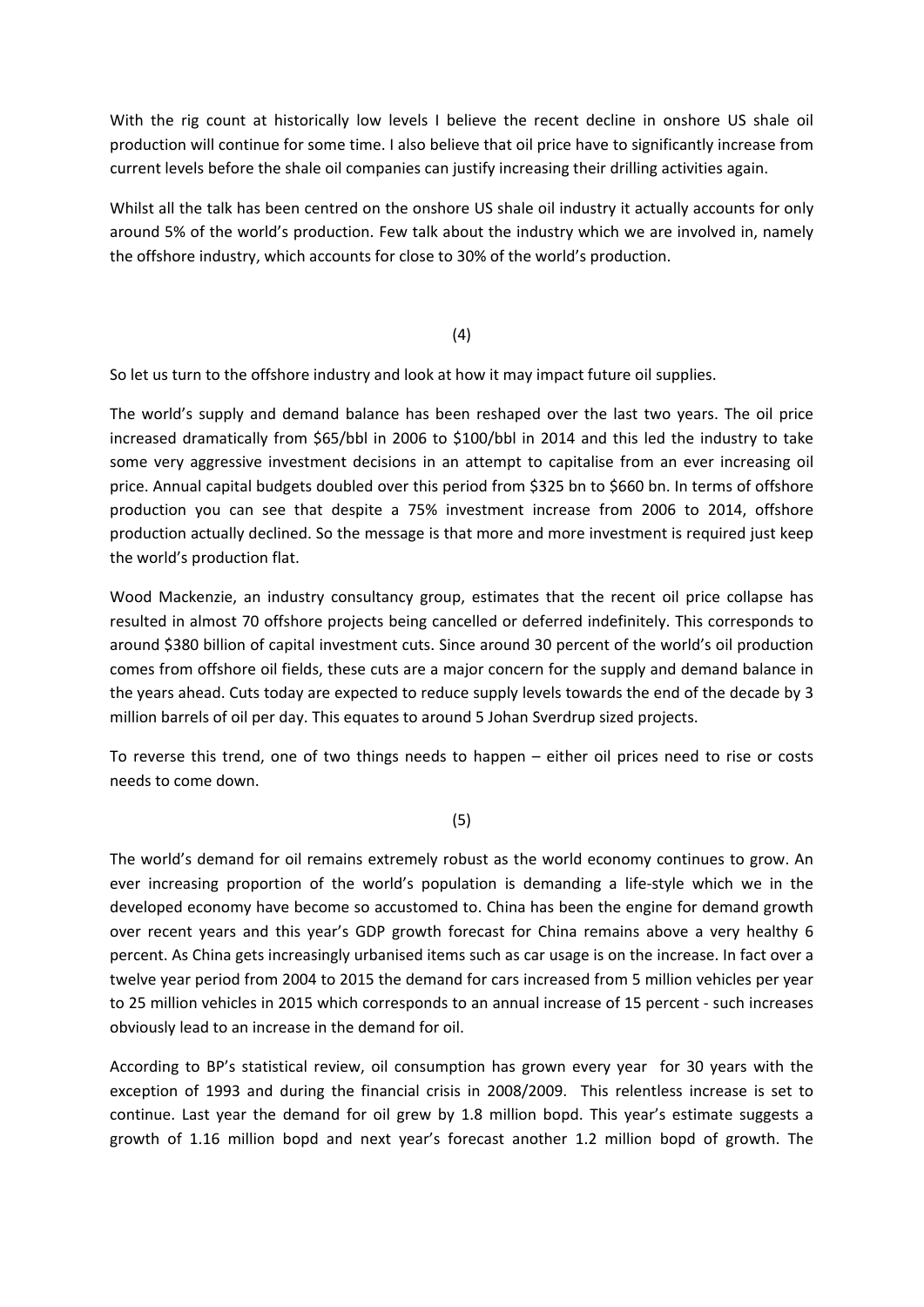combined growth in demand over these three years amounts to 4.2 million bopd or 6 Johan Sverdrup‐sized projects. No one has found another Johan Sverdrup since we did in 2010.

Most agree that oil will be the largest primary energy source for decades to come. Even by 2040 more oil will be consumed than what is consumed today so it would appear that the oil‐sceptics are somewhat premature with their statements that the oil‐age is over.

Whilst oil will continue to feature prominently in the energy mix for decades it is unquestionable that the renewable energy source will account for an ever increasing share of the future energy mix. Seeing higher output from renewable energy sources is good news and this trend should be embraced by everyone involved in the business of producing energy as we have a collective responsibility to continue to meet the world's energy demand with as low an CO2 emission as possible.

(6)

The dramatic investment cuts I referred to earlier have also resulted in costs levels falling significantly across the board as the demand for goods and services collapsed.

One prime example is the cost of hiring drilling rigs in Norway. As you can see on the picture to the left from one of the fjords in Norway, there are multiple rigs out of work at present and this has resulted in rig owners being forced to reduce their rig rates down to cash break‐even levels below \$200,000/day compared to a couple of years ago when these rates were above \$500,000/day. Whilst lower rig rates are hurting the rig owners they are of course benefiting the oil companies, including Lundin Petroleum. We recently secured a rig for drilling in our successful southern Barents Sea area at rates significantly below \$200,000/day. I will comment further on the southern Barents Sea later.

Our biggest project, the Johan Sverdrup field, is clearly benefitting from the falling costs as most of the Johan Sverdrup contracts have been awarded in this deflationary cost environment. We have seen cost reductions in all areas, be it the construction of the steel jackets, the drilling of the development wells or the construction of the topsides. So far the Phase 1 development has locked‐in around \$5 billion of gross capital investment savings and I believe there is more to come.

#### (7)

The good news is that Lundin Petroleum has and will continue to be able to deal with lower oil price. The market clearly believes in us and you can see from this graph that our share price has significantly outperformed our peers. This outperformance has been achieved as a result of the high value and quality of our assets such as the world class Johan Sverdrup and Edvard Grieg projects. Secondly, we have achieved our objective to more than double our 2015 production levels with a solid production growth for the years to come. Thirdly, we benefit from a combination of low and falling cash operating costs in addition to paying minimal cash taxes which allows us to generate strong cash flow. Fourthly, we have a strong balance sheet giving us continued access to liquidity to fund our growth projects. This was further reinforced back in January of this year with the signing of a new reserve base lending facility of USD 5 billion. Finally and foremost, there is no question in my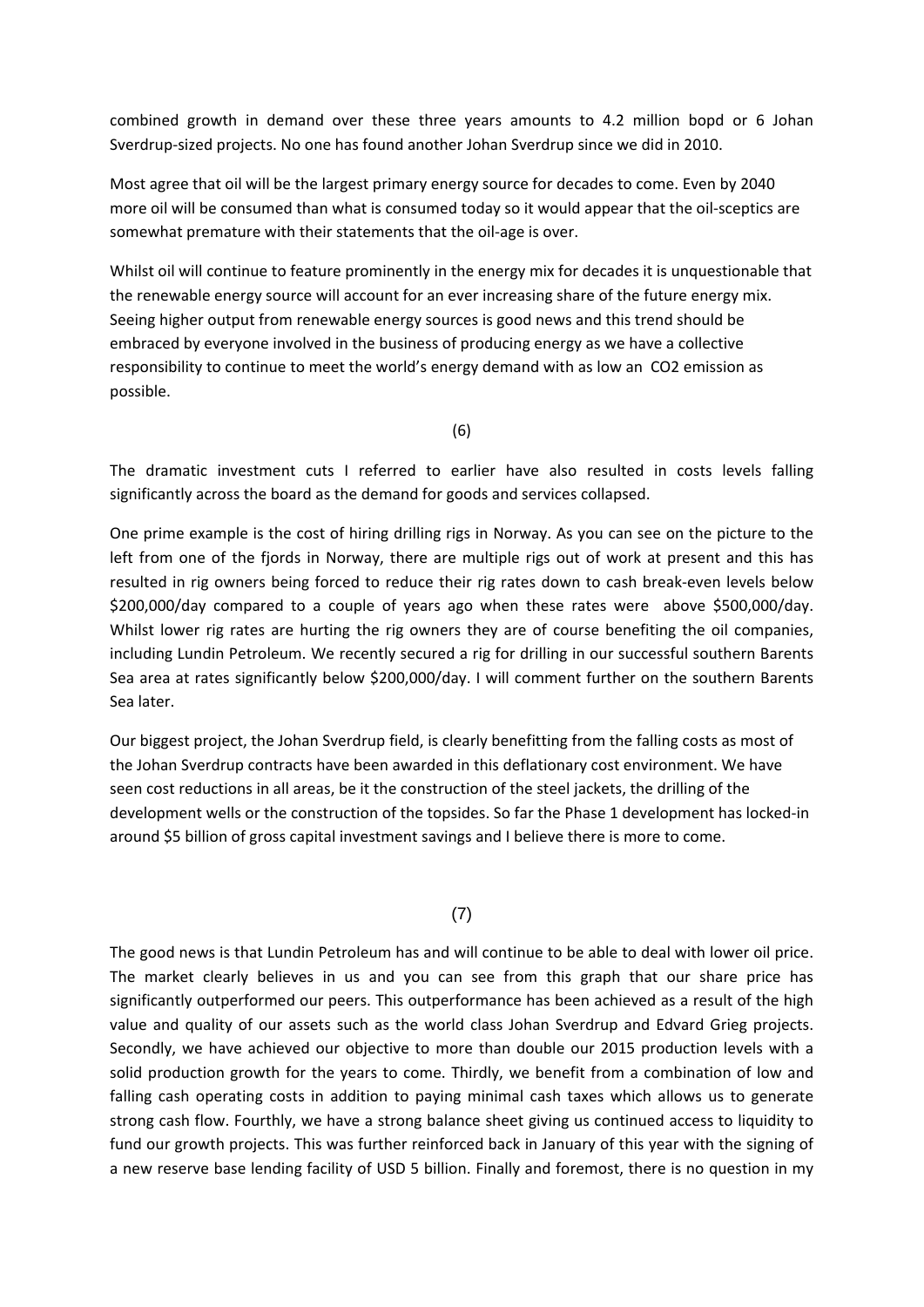mind that we have absolutely the best team one can wish for. Their enthusiasm, entrepreneurship and hardworking culture has positioned the company on such a solid footing that we can emerge from this downturn stronger than ever.

#### (8)

Hydrocarbons will continue to be the primary source of energy for generations to come and our industry will need to continue to make the necessary investments to explore, develop and produce the world's hydrocarbon resources. In this context, the future of Lundin Petroleum looks very exciting.

#### (9)

My optimism is not just driven by an oil price recovery scenario…..something in any event we have no control over. My optimism is driven by the quality of our assets and the significant growth profile ahead of us with Lundin Petroleum today holding more than 1 billion barrels of reserves and resources.

#### (10)

In 2016 we will be producing well in excess of 60'000 barrels of oil equivalent per day. During the first quarter of this year we have achieved an average production rate of 62,400 barrels of oil equivalent per day. This is well ahead of our guidance and an all-time record for Lundin Petroleum since our journey started back in 2001. This will increase to well over 100'000 barrels of oil equivalent per day by the time Johan Sverdrup first oil comes on stream towards the end of 2019 and will reach over 150'000 barrels of oil equivalent per day by the time Johan Sverdrup phase 2 is completed. This excludes any further successes in our Organic growth story, which is hard to imagine considering what has been achieved so successfully in the past.

#### (11)

Today's oil industry is very much focused upon controlling costs and optimising production efficiency. In this regards I am very pleased with our recent performance with last quarter's production being at an all-time record and near to record low operating costs. And as you can see from this chart production will continue to grow and costs continuing to fall. It's my firm belief that we will also continue to generate further significant shareholder value through our ability to find new resources at low finding costs per barrel.

#### $(12)$

At the time of our last AGM in 2015, three projects were successfully and safely completed; the Brynhild, Boyla and the Bertam projects. Since then, our fourth and largest ever-operated project, Edvard Grieg, was successfully completed, safely on budget and on schedule at the end of last year. This is a remarkable achievement by our Norwegian project team, our contractors and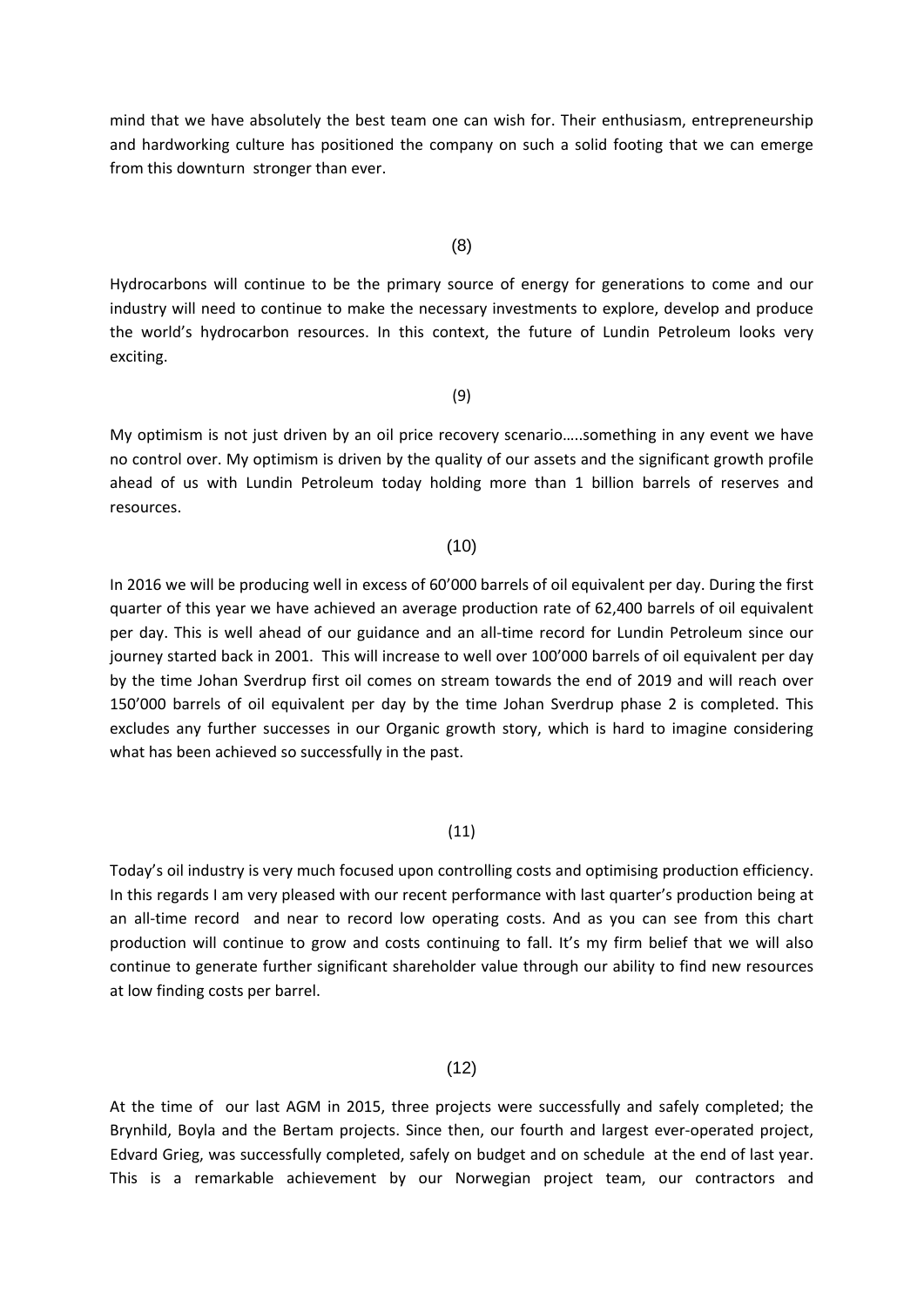subcontractors. It was also made possible by the excellent support we received from our partners and the Government in Norway. At times images do replace a thousand words and the movie I'm about to show you perhaps best represents this extraordinary achievement.

#### (MOVIE)

I think you will all agree with me that Edvard Grieg showcases our impressive engineering skills and faultless project execution. Something we should all be very proud of. This field will generate tremendous value for Lundin Petroleum in the years to come. It will also provide the company the required cash flow to build our other extraordinary project, Johan Sverdrup.

#### (13)

Taking a step back Edvard Grieg best represents the hugely successful organic growth strategy which we have followed since our journey started. The Edvard Grieg discovery kick‐started the development of the Utsira High area and since then the evolution of the area has been nothing short of spectacular. The field was discovered in 2007 with Lundin Petroleum's first operated exploration well in Norway. At that time the Utsira High was estimated to hold just over 100 million barrels of oil. We continued to believe in our geological model and kept looking for more oil and by 2010 the resources in the area had grown to 400 million barrels. By the end of last year the gross resource base stood at an impressive 2.7 billion barrels. The success Lundin Petroleum has had in this area means that we have discovered more oil than anyone else in Norway over the last decade. This success story is the result of a very knowledgeable and innovative Team, a focused approach and a well thought-out strategy. If you add to this a good dose of perseverance and lots of enthusiasm then great things really can happen.

#### (14)

Whichever way you look at Edvard Grieg's early performance since its start‐up you will be able to draw one conclusion, well beyond expectation. Gross estimated reserves at the time of the submission of the plan of development were 187 million barrels and first oil was achieved 4 years later. Already, the field has grown by around 10% to 206 million barrels and I'm confident this upward trend in reserves will continue. Edvard Grieg was also a key discovery to unlock the secret code that lead to the discovery of Johan Sverdrup.

Today, Edvard Grieg is performing exceptionally well, driven by a combination of excellent facilities uptime performance in excess of 96 per cent as well as excellent well productivity well beyond our initial plan of development assumptions. A remarkable achievement by our operational team in Norway executed with the highest level of health and safety performance.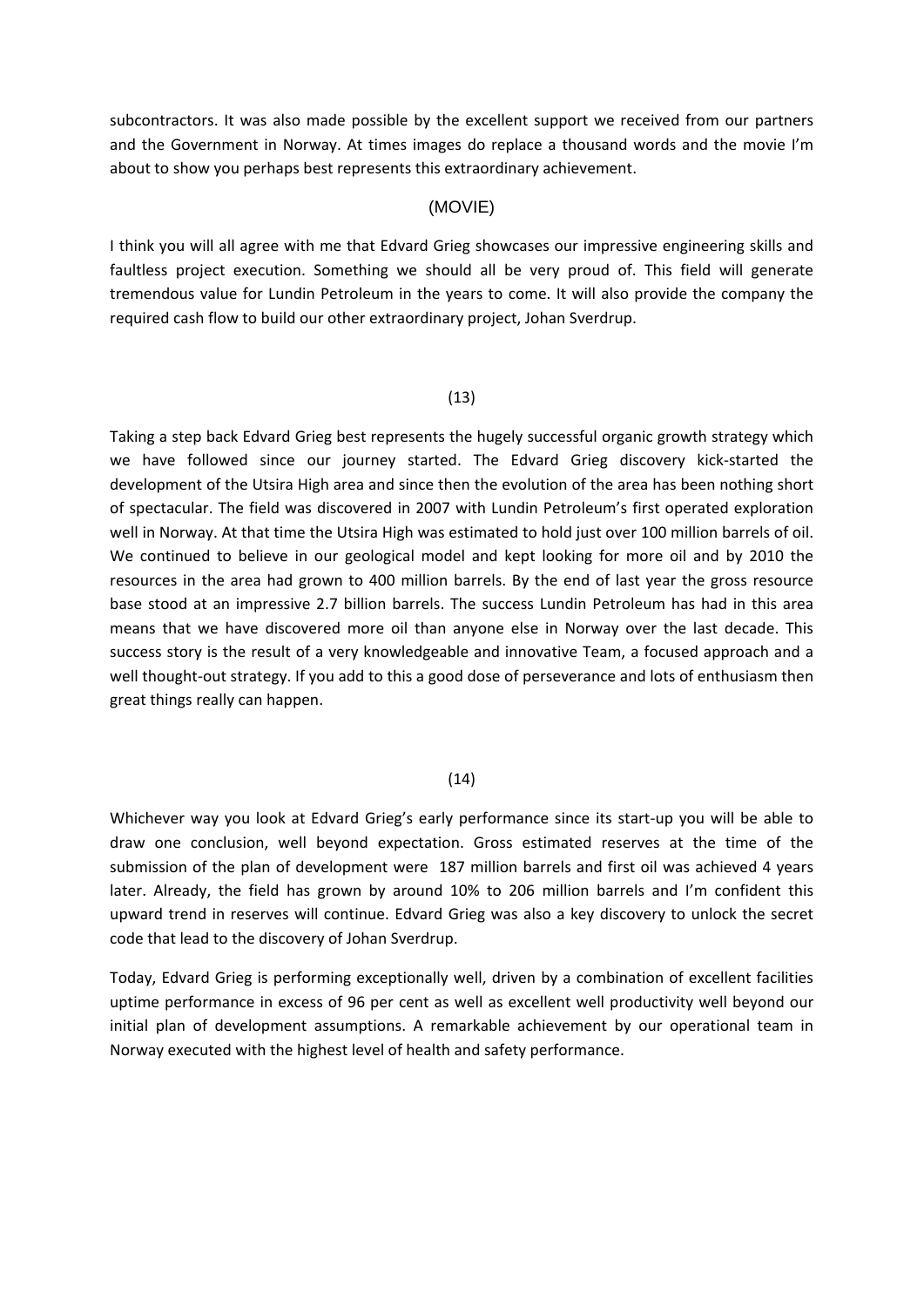And this nicely leads me to talk about the recently announced proposal by Lundin Petroleum to acquire Statoil's fifteen per cent interest in the Edvard Grieg field in exchange for newly issued shares in the company. We will benefit by increasing our exposure to this world class asset which we operate, adding additional reserves, production and cash flow and also increasing our exposure to additional growth potential right in the heart of one of our core areas in Norway. We also welcome Statoil as the second major shareholder and for its vote of confidence. The two companies will continue to operate independently with Statoil remaining supportive of Lundin Petroleum's management, its Board of Directors and strategy.

I'm absolutely convinced that this additional exposure in Edvard Grieg at the bottom of the industry cycle is the right thing to do and will lead Lundin Petroleum to emerge stronger than ever and ready to build upon the transformational growth already well under way.

#### (16)

And when we mention future transformational growth we think primarily about Johan Sverdrup. In August last year the Johan Sverdrup phase 1 development plan was approved by the Norwegian Government. An historic day for both Norway and of course Lundin Petroleum. Johan Sverdrup will be one of the largest fields developed in the North Sea for the years to come. By the time it reaches its plateau production in excess of 600'000 barrels of oil per day, the field will account for about 40 percent of Norwegian oil production. The approval of the plan of development also meant that the company was able to book 513 million barrels of additional reserves, an increase of 292 percent compared to the previous year. I am sure you will agree with me that this is a phenomenal transformational growth.

Today, the project is well under way with now over 90 percent of the phase 1 contracts being awarded. We have entered the execution phase of the project with the ongoing development drilling and construction of the jackets as well as the topsides, which includes a drilling, accommodation, processing and a riser platform. We are on target to achieve first oil by the end of 2019.

#### (17)

I used to say that the Johan Sverdrup project sits nicely in a perfect market environment right at the low of an oil cycle and at the time where all major contracts are being awarded. Today, I'm pleased to say that we do already see the benefit of being so well positioned in the market place with costs of phase 1 having been reduced by 12 percent. This cost trend, I'm convinced, will continue and we are going to see further costs reduction as we move towards phase two concept selection towards year end. In addition, we also see further optimization of the phase one facilities with gross production capacity increasing to about 440'000 barrels of oil per day compared to our previous guidance of 315'000 to 380'000 barrels of oil per day. To put things into perspective, this latest production optimization almost equates to a new Edvard Grieg field production wise!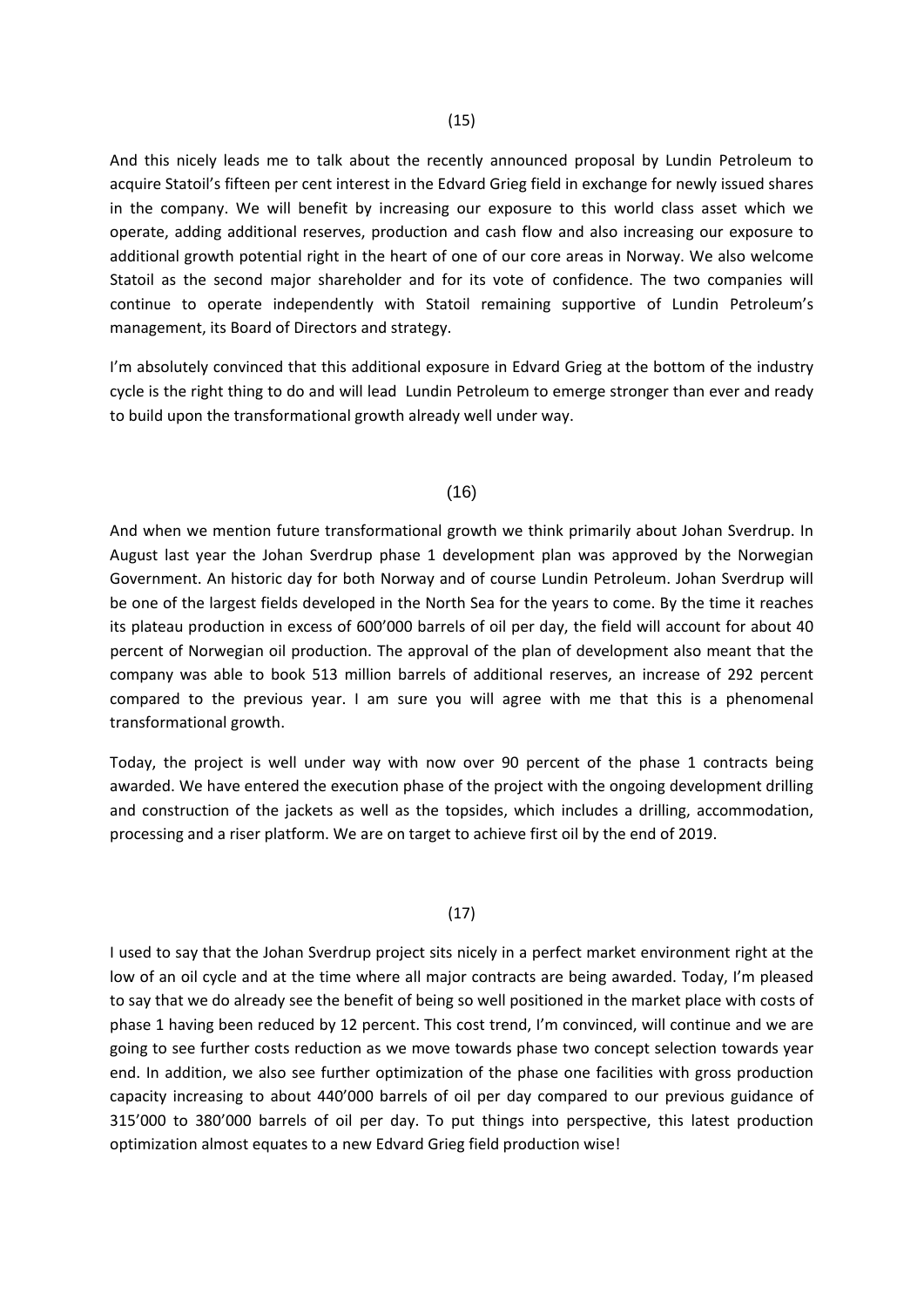Ultimately, this will lead to phenomenal value creation. There are only few fields in the world with such high quality and value and this, undoubtedly, will be the cornerstone of our company for many years to come. Johan Sverdrup is truly a unique world‐class asset.

#### (18)

In my first letter to shareholders I stated that the overall strategy of the company will not change and will continue to be primarily driven by organic growth and our ability to find new resources through successful exploration. This has generated tremendous value over the years with over 830 million barrels of reserves and resources discovered by Lundin Norway to date. In our industry you need to take a long-term view and along the way, whilst we will drill unsuccessful exploration wells, I remain confident in our ability to continue to find new resources within our core exploration areas. We have a great team of people, a clear strategy and some very exciting acreage positions. We will continue to generate significant shareholder value through our ability to find new resources at low costs per barrel.

#### (19)

And when I mention further value creation, the Southern Barents Sea is clearly in the forefront of our minds. Over the years we have built an industry leading acreage position, which has so far produced two significant discoveries, Alta and Gotha, located in an area we call the Loppa High. Both discoveries are undergoing further appraisal and feasibility studies. This year, as in previous years, we will be one of the most active, if not the most active, company with further exploration and appraisal drilling activities. In addition, we are proactively working towards increasing our acreage position and have been very active participant in the latest 23rd bidding round which opens up a completely new and exciting area towards the east of the Southern Barents Sea. It's anticipated the Government of Norway will announce the awards in the summer of this year. There is no question in my mind that the Southern Barents Sea will become another significant producing area in Norway with already over a billion barrels of oil resources discovered to date. More importantly, Lundin Petroleum will be part of that process and I'm confident that our exploration team will continue to find more oil in this region.

#### (20)

When I wake up in the morning I think of two things: how can we do better, finding and producing more oil, maximising value and ensuring our people go home safely and feeling they have made a difference. Corporate Social Responsibility, Health, Safety and Environmental best practice are embedded in our culture and this is something we all take very seriously at Lundin Petroleum.

With our main producing assets and future developments in Norway, we are extremely well positioned from an energy efficiency point of view. While some would decry the high level of carbon